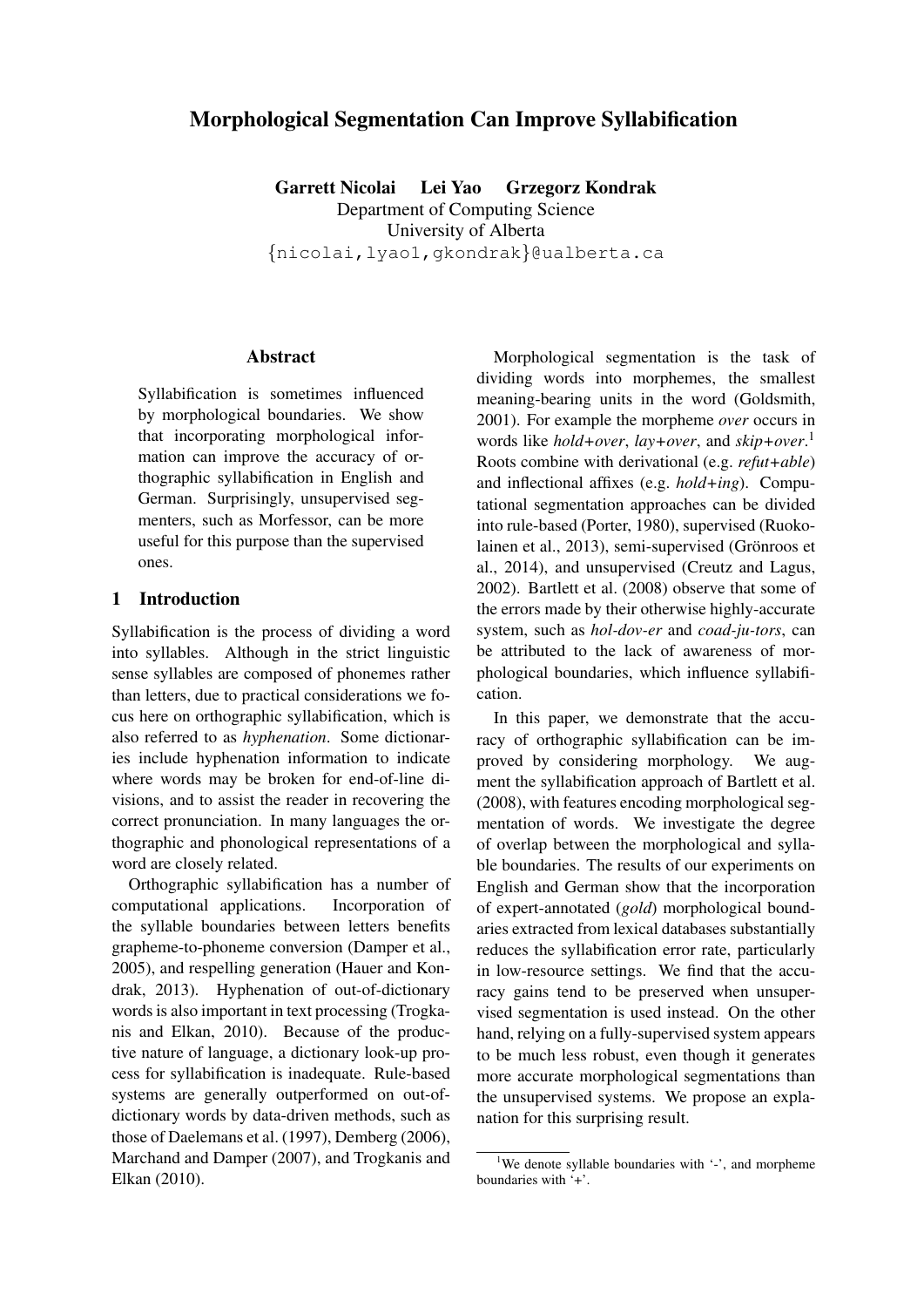## 2 Methods

In this section, we describe the original syllabification method of Bartlett et al. (2008), which serves as our baseline system, and discuss various approaches to incorporating morphological information.

## 2.1 Base system

Bartlett et al. (2008) present a discriminative approach to automatic syllabification. They formulate syllabification as a tagging problem, and learn a Structured SVM tagger from labeled data (Tsochantaridis et al., 2005). Under the Markov assumption that each tag is dependent on its previous  $n$  tags, the tagger predicts the optimal tag sequence (Altun et al., 2003). A large-margin training objective is applied to learn a weight vector to separate the correct tag sequence from other possible sequences for each training instance. The test instances are tagged using the Viterbi decoding algorithm on the basis of the weighted features.

Each training instance is represented as a sequence of feature vectors, with the tags following the "Numbered NB" tagging scheme, which was found to produce the best results. In the scheme, the B tags signal that a boundary occurs after the current character, while the N tags indicate the distance from the previous boundary. For example, the word *syl-lab-i-fy* is annotated as: N1 N2 B N1 N<sub>2</sub> B B N<sub>1</sub> N<sub>2</sub>. The feature vectors consist of all n-grams around the current focus character, up to size 5. These  $n$ -grams are composed of context letters, and word-boundary markers that are added at the beginning and end of each word.

# 2.2 Morphological information

We incorporate available morphological information by adding morpheme boundary markers into the input words. The extracted features belong to two categories: orthographic and morphological. The orthographic features are identical to the ones described in Section 2.1. The morphological features are also contextual  $n$ -grams, but may contain morphological breaks, which can potentially help identify the correct syllabification of words. Manually-annotated morphological lexicons sometimes distinguish between inflectional, derivational, and compound boundaries. We can pass this information to the syllabification system by marking the respective boundaries with different symbols.

Since morphologically annotated lexicons are expensive to create, and available only for wellstudied languages, we investigate the idea of replacing them with annotations generated by fully-supervised, distantly-supervised, and unsupervised segmentation algorithms.

## 2.2.1 Fully-supervised

While supervised methods typically require large amounts of annotated training data, they can perform segmentation of unseen (out-of-dictionary) words. As our fully-supervised segmenter, we use the discriminative string transducer of Jiampojamarn et al. (2010). The transducer is trained on aligned source-target pairs, one pair per word; the target is identical to the source except that it includes characters that represent morphological breaks. Using source and target context, the transducer learns to insert these breaks into words.

## 2.2.2 Distantly-supervised

Whereas morphologically-annotated lexicons are rare, websites such as Wiktionary contain crowdgenerated inflection tables for many languages. A distantly-supervised segmenter can be trained on semi-structured inflection tables to divide words into stems and affixes without explicit segmentation annotation. We adopt the approach of Nicolai and Kondrak (2016), which combines unsupervised alignment with a discriminative string transduction algorithm, An important limitation of this approach is that it can only identify inflectional morpheme boundaries.

# 2.2.3 Unsupervised

Unsupervised methods have the advantage of requiring no training data. We investigate the applicability of two unsupervised segmenters: Morfessor (Creutz and Lagus, 2005) and Morpheme++ (Dasgupta and Ng, 2007). Morfessor uses the minimum description length (MDL) principle to predict a word as a likely sequence of morphemes. Since the baseline version of Morfessor tends to over-segment rare words, we instead apply Morfessor FlatCat (Grönroos et al., 2014), which reduces over-segmentation through the use of a hidden Markov model. Morpheme++ is another system that is capable of distinguishing between prefixes, suffixes, and stems by taking advantage of the regularity of affixes.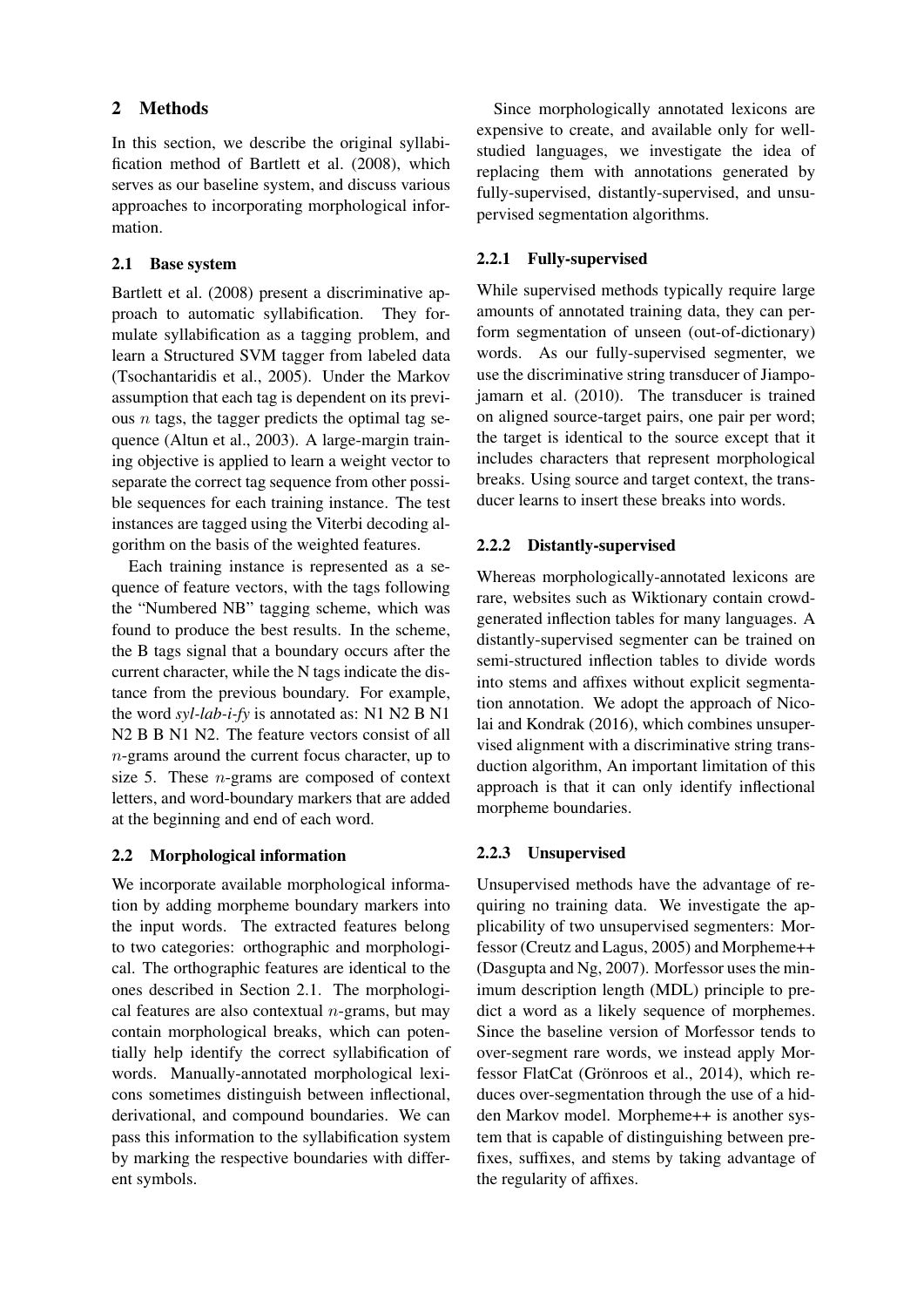## 3 Experiments

In this section, we introduce our data sets, and discuss the overlap between morphological and syllabic boundaries. We investigate the quality of the morphological segmentations of produced by various methods, and replicate the syllabification results of Bartlett et al. (2008). Finally, we discuss the results of incorporating morphological information into the syllabification system.

## 3.1 Data

Our data comes from the English and German sections of the CELEX lexical database (Baayen et al., 1995). The English and German training sets contain 43,212 and 41,382 instances, with corresponding development sets of 8,735 and 5,173 instances, and test sets of 8,608 and 5,173 instances. The distantly-supervised and fully-supervised segmenters were trained on the union of the training and development sets, while the unsupervised segmenters were applied to the union of the training, development and test sets. The distantlysupervised system had no access to the gold morphological segmentations.

The annotation in CELEX distinguishes between inflectional vs. derivational affixes, as well as derivational vs. compound breaks. The latter distinction did not help in our development experiments, so we disregard it. We refer to the two subsets of the morpheme boundary annotations as "Gold Inflectional" and "Gold Derivational".

# 3.2 Quality of morphological segmentation

Table 1 shows the word accuracy (entire words segmented correctly) of various segmentation methods on the test sets. Unsurprisingly, the fully-supervised segmenter is substantially more accurate than the other systems. The distantlysupervised system can only identify inflectional boundaries. so its overall accuracy is rather low;

|                      | EN   | DE   |
|----------------------|------|------|
| Morfessor 1.0        | 59.4 | 39.8 |
| Morfessor FlatCat    | 59.6 | 40.8 |
| Morpheme++           | 66.3 | 39.1 |
| Distantly-supervised | 63.5 | 21.3 |
| Fully-supervised     | 95.4 | 71.3 |

Table 1: Morphological segmentation word accuracy on the test set.

however, its accuracy on the inflectional boundaries is 96.0% for English, and 82.6% for German. Among the unsupervised systems, Morfessor FlatCat is only slightly better than Morfessor 1.0, while Morpheme++ is comparable on German, and significantly better on English. It should be noted that since our focus is on syllabification, no careful parameter tuning was performed, and our data excludes word frequency information.

|                          | EN   | DE   |
|--------------------------|------|------|
| Morfessor                | 38.2 | 61.4 |
| Morfessor FlatCat        | 39.1 | 66.7 |
| Morpheme++               | 46.4 | 67.1 |
| Distantly-supervised     | 24.8 | 7.9  |
| Fully-supervised         | 44.5 | 51.5 |
| Gold                     | 45.1 | 49.7 |
| Gold Inflectional        | 24.4 | 4.5  |
| <b>Gold Derivational</b> | 68.6 | 57.6 |

Table 2: Overlap between syllabic and morphological boundaries on the test set.

Table 2 shows the percentage of the predicted morphological breaks that match gold syllable boundaries. We observe that the inflectional boundaries are far less likely than the derivational ones to correspond to syllable breaks. We also note that on German the unsupervised segmenters exhibit much higher syllabification overlap than the gold annotation. We attribute this to the tendency of the unsupervised methods to oversegment.

# 3.3 Baseline syllabification

As a baseline, we replicate the experiments of Bartlett et al. (2008), and extend them to lowresource settings. Since the training sets are of slightly different sizes, we label each training size point as specified in Table 3. We see that correct syllabification of approximately half of the words is achieved with as few as 100 English and 50 German training examples.

# 3.4 Morphologically-informed syllabification

Our main set of experiments concerns the incorporation of the morphological information obtained from methods described in Section 2.2 into the baseline syllabification system. As seen in Table 3, the accuracy of the baseline syllabification system trained on a large number of instances is already very high, so the gains introduced by mor-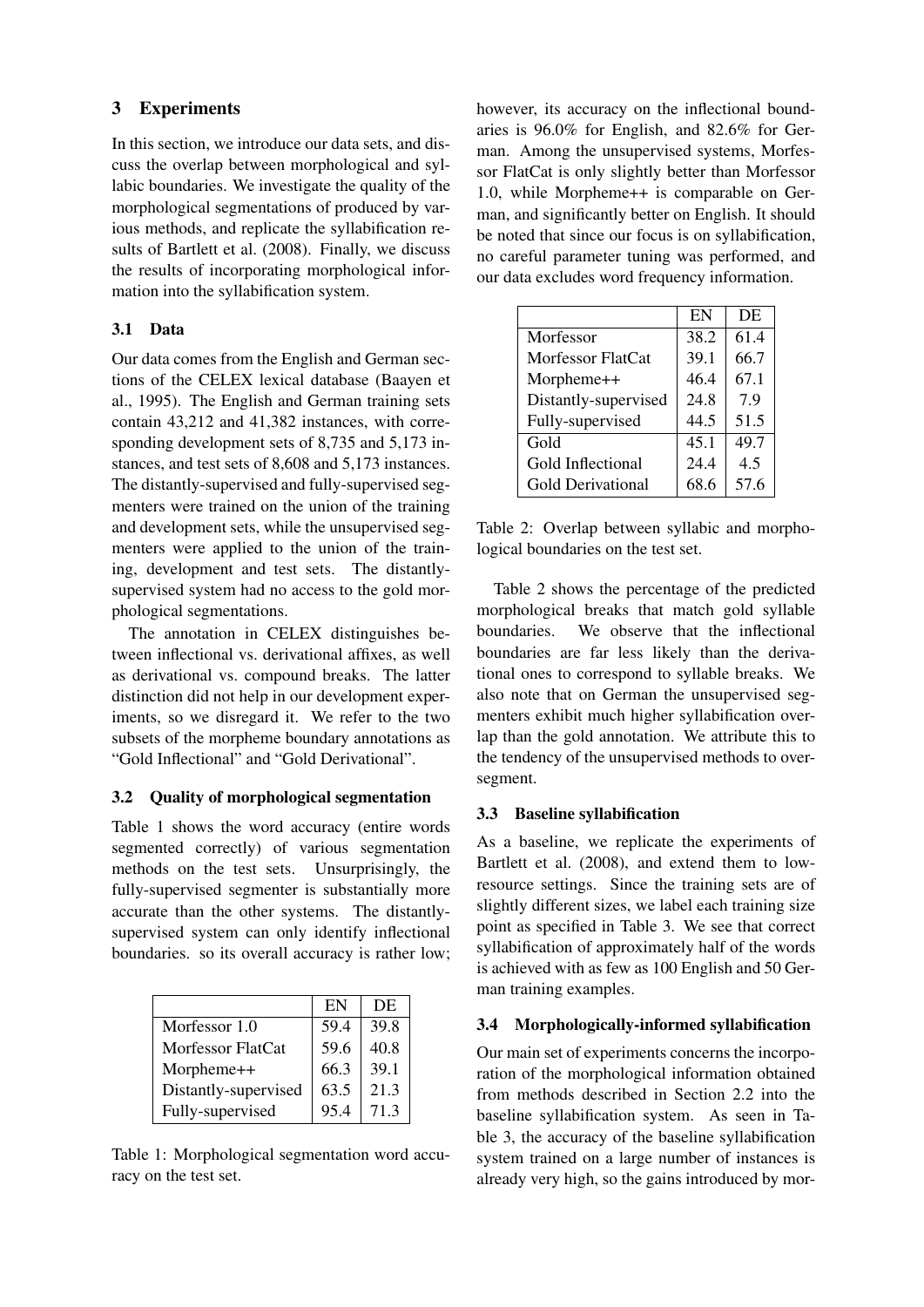| Label | <b>Training Size</b> |       | <b>Error Rate</b> |       |
|-------|----------------------|-------|-------------------|-------|
|       | EN                   | DE    | EN                | DE    |
| A     | 51                   | 45    | 61.27             | 52.97 |
| B     | 101                  | 91    | 51.25             | 44.08 |
| C     | 203                  | 182   | 43.05             | 35.37 |
| D     | 406                  | 364   | 34.00             | 25.32 |
| E     | 812                  | 727   | 27.23             | 19.01 |
| F     | 1623                 | 1455  | 21.50             | 12.74 |
| G     | 3247                 | 2910  | 16.96             | 9.24  |
| H     | 6493                 | 5819  | 10.50             | 6.27  |
| I     | 12987                | 11639 | 6.61              | 4.64  |
| J     | 25974                | 23278 | 3.73              | 3.19  |
| K     | 51947                | 46555 | 2.18              | 2.04  |

Table 3: Absolute error rate for the baseline with varying amounts of the training data.

phology are necessarily small. In Figures 1 and 2, we show the relative error reduction at various training sizes. The absolute error rate can be obtained by multiplying the values from the table and the figures.

For the sake of clarity, we omit some of the methods from the graphs. The unsupervised methods are represented by Morfessor FlatCat. The distantly-supervised system is generally successful at predicting the inflectional boundaries, but fails to improve on the baseline, as they are less important for syllabification than the derivational boundaries.

## 3.5 Discussion

Overall, the results confirm that morphology can help syllabification. The incorporation of gold segmentation boundaries consistently leads to the reduction of the syllabification error rate; the only exception occurs on the full English training set. While the fully-supervised system provides a benefit at lower training thresholds, it actually hurts the accuracy at larger training sizes. Notably, unsupervised segmentation appears to outperform fully-supervised segmentation as the amount of the training data increases; the corresponding error rate reduction approaches 25% on German.

One explanation for the strong performance of the unsupervised systems is their high accuracy on compound words. Consider the German compound *Toppflagge* "masthead flag". An unsupervised system is able to guess that the word is composed of the words *Topp* and *Flagge* that exist in the lexicon on their own. To produce the same



Figure 1: Syllabification error rate reduction on English.



Figure 2: Syllabification error rate reduction on German.

segmentation, the fully-supervised system must be trained on a number of compound words that include either *topp* or *flagge*. Since compound boundaries are almost always syllable breaks as well, they have a strong effect on syllabification.

Sometimes even a linguistically incorrect segmentation proposed by an unsupervised segmenter may work better for the purposes of syllabification. Many words of Latin origin contain affixes that are no longer productive in English. Thus, an unsupervised system over-segments the word *ob+literate*, which allows it to produce the correct syllabification *ob-lit-er-ate*, as opposed to *oblit-er-ate* predicted by the gold-informed system. This phenomenon appears to be particularly frequent in German.

#### 4 Conclusion

We have demonstrated that morphological information can improve the accuracy of orthographic syllabification. We have found that unsupervised segmentation methods often perform better than supervised methods, and can rival gold human annotation. We have proposed two explanations for